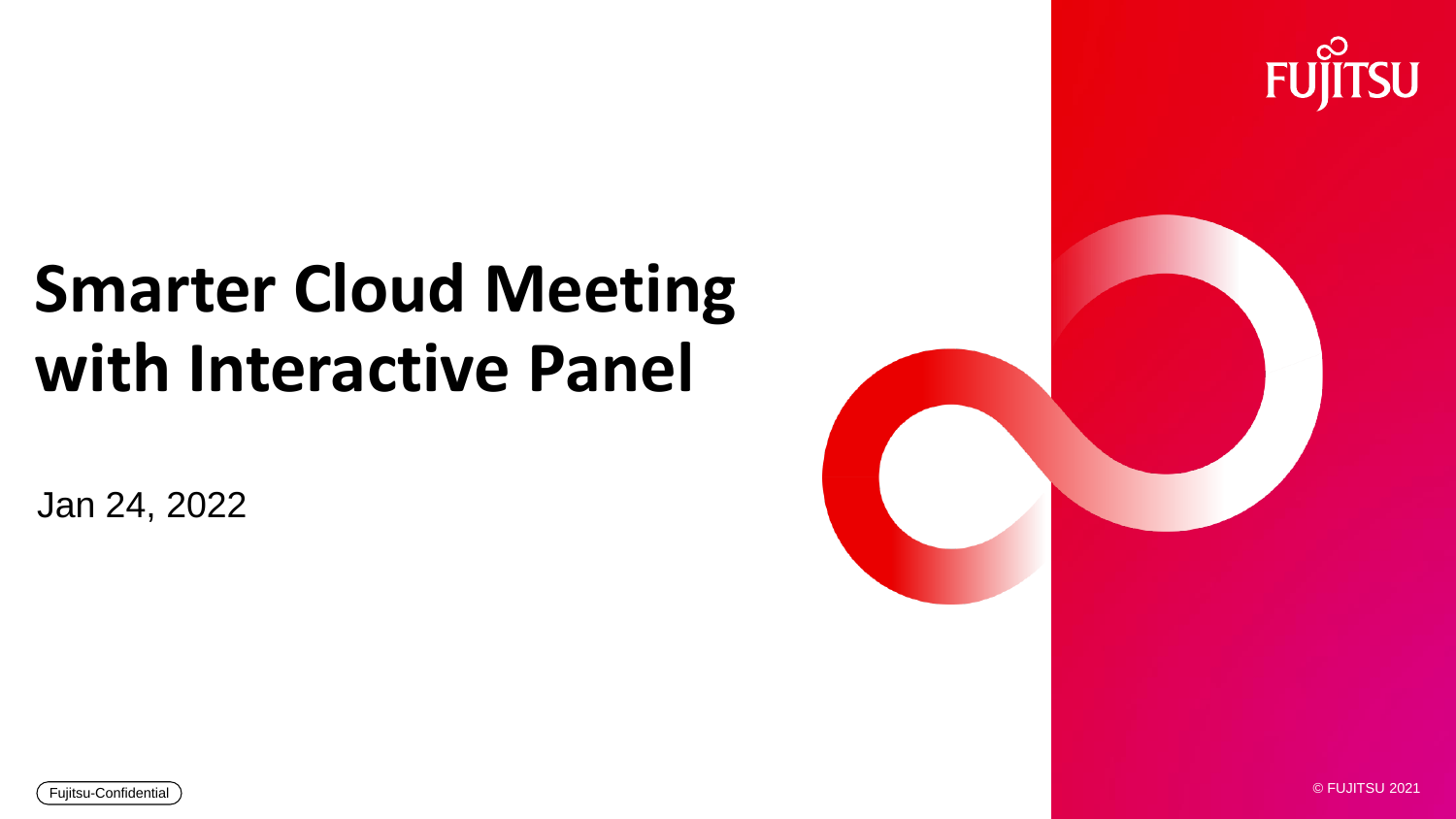## The Info Hub and More

The interactive panel is more than a projector replacement

- Large format LCD display  $(55" 98")$
- **With Touch Function**
- **Embedded with Android 9.0**
- Preloaded with drawing, screen sharing, VC apps
- All-in-one large "smart tablet" and moveable







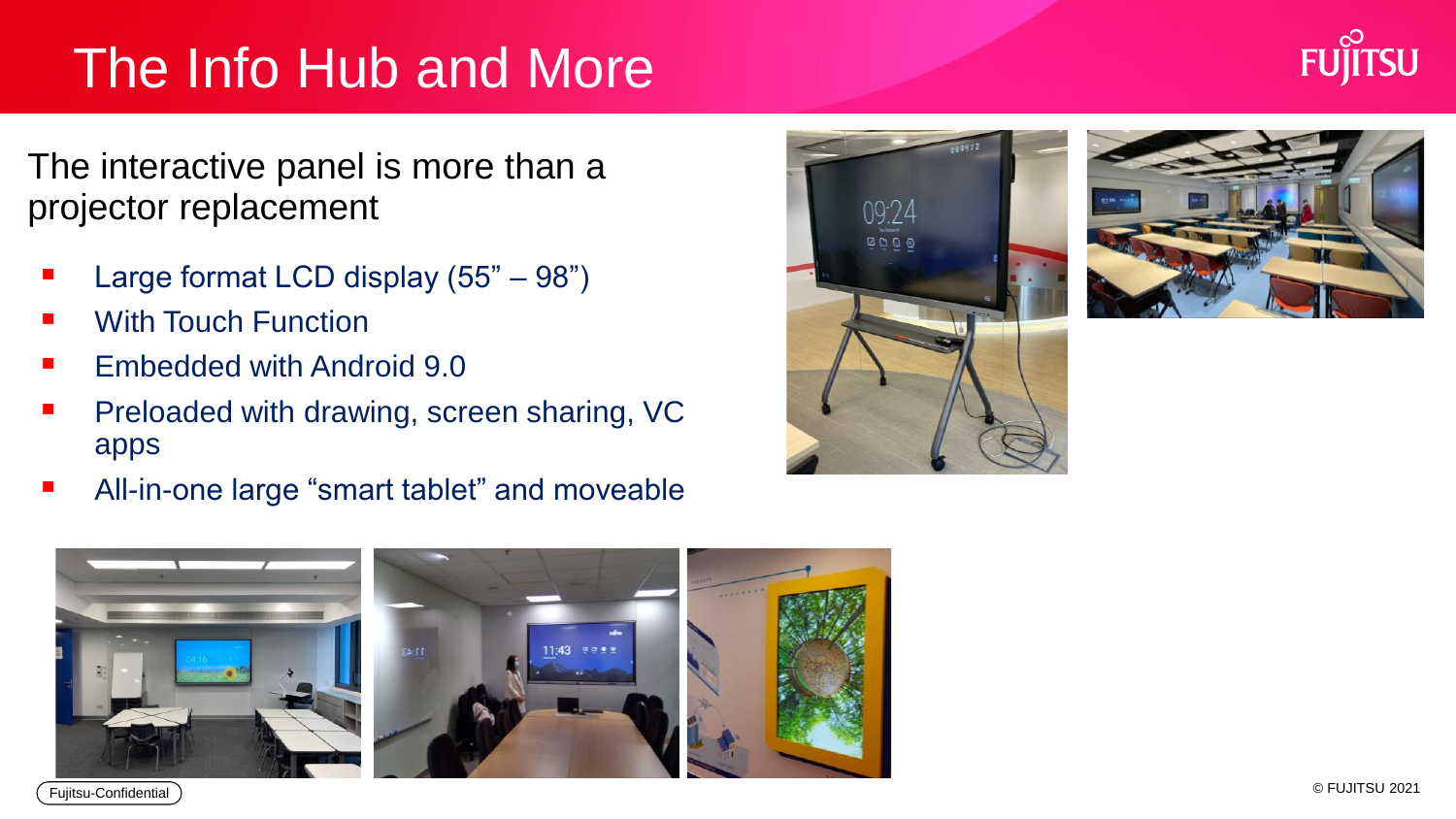### Key Features

#### ■ 4K UHD resolution, 178 degree wide view angle display

- Delivering crispy display quality
- TRUE 4K experience including video, image playback and web browsing

#### ■ Guarded by a 4mm thick, 7H hardness tempered glass

■ Eye caring features built-in: anti-glare coating, low blue light mode, flicker-free

#### ■ Multi-Platform Wireless Screen Mirroring

■ iPad, PC, MacBook, Chromebook and share their screen onto the panel, thru wireless or wired networks

#### ■ Supports Cloud storage and recording

- Cloud Drive and One Drive
- Includes Cloud based centralized management



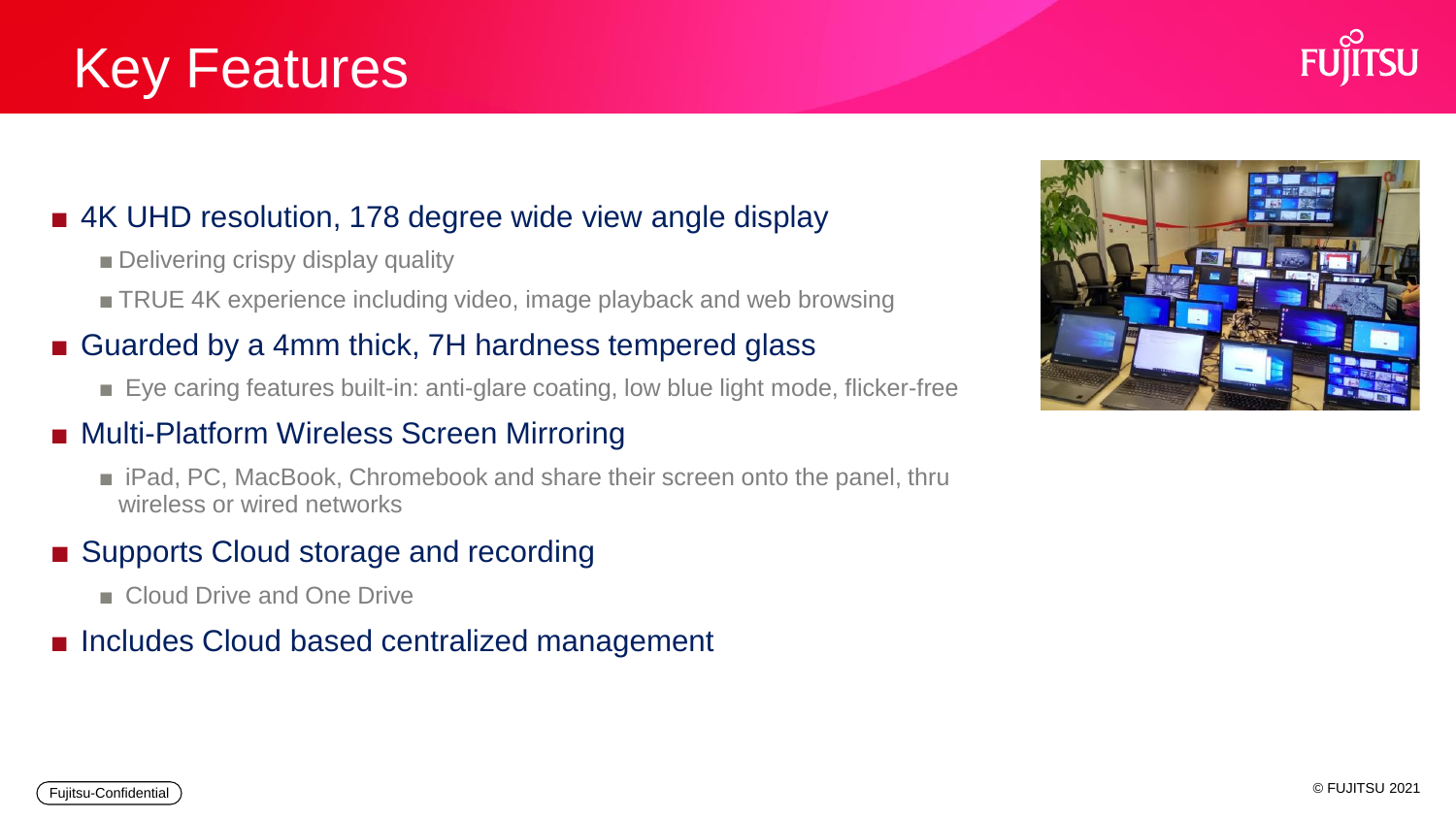### Innovative Usage



The simplest way to connect with visual

- Ideal under social distancing measures
- Without the hassle of video conference call scheduling
- Using apps that everybody has
- Minimal training required

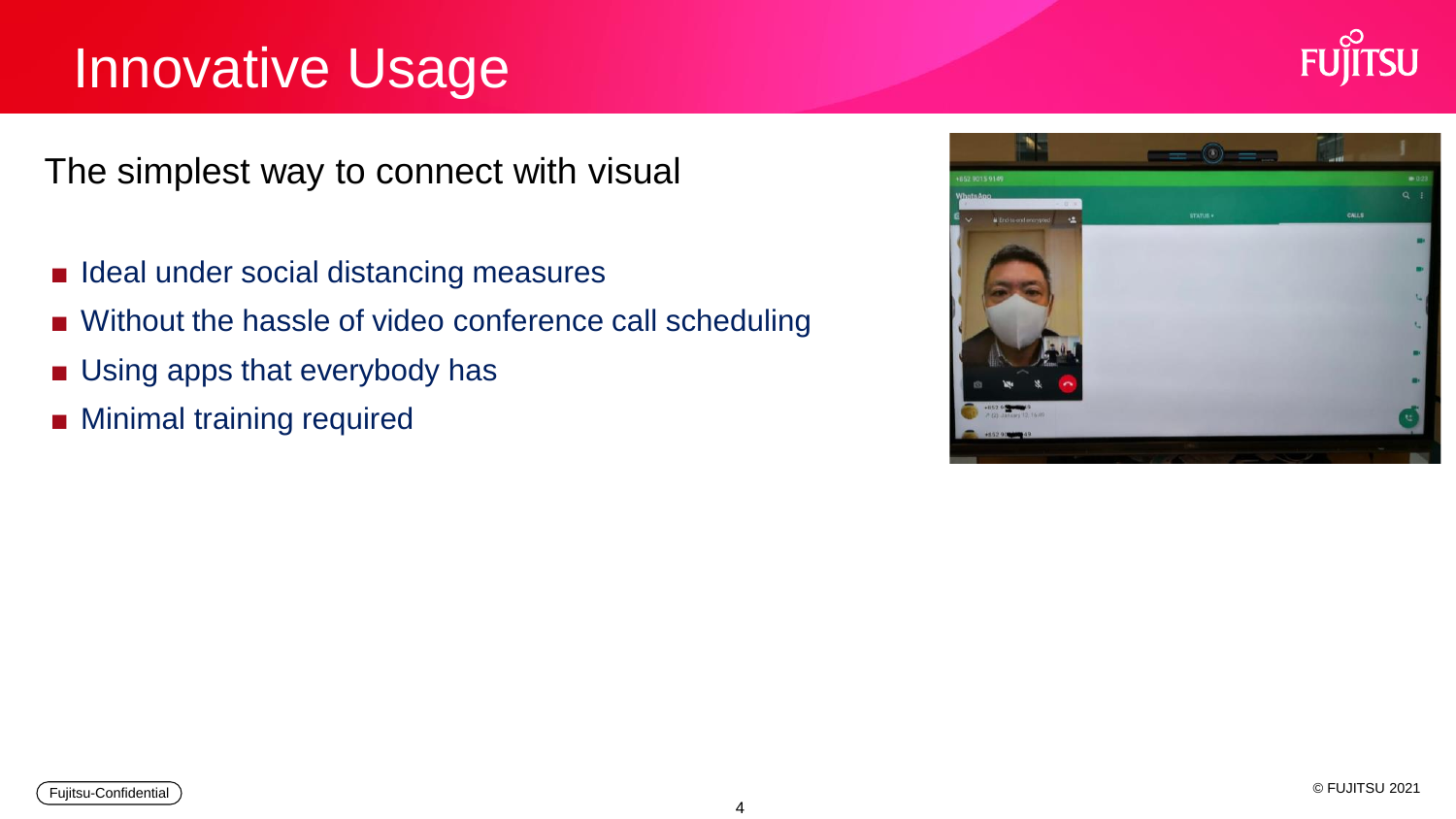### Innovative Usage



Doubling the Spaces for you

- Side-by-side configuration
- Utilizing MS Windows multi-display support
- Best for video conference sessions with shared documents

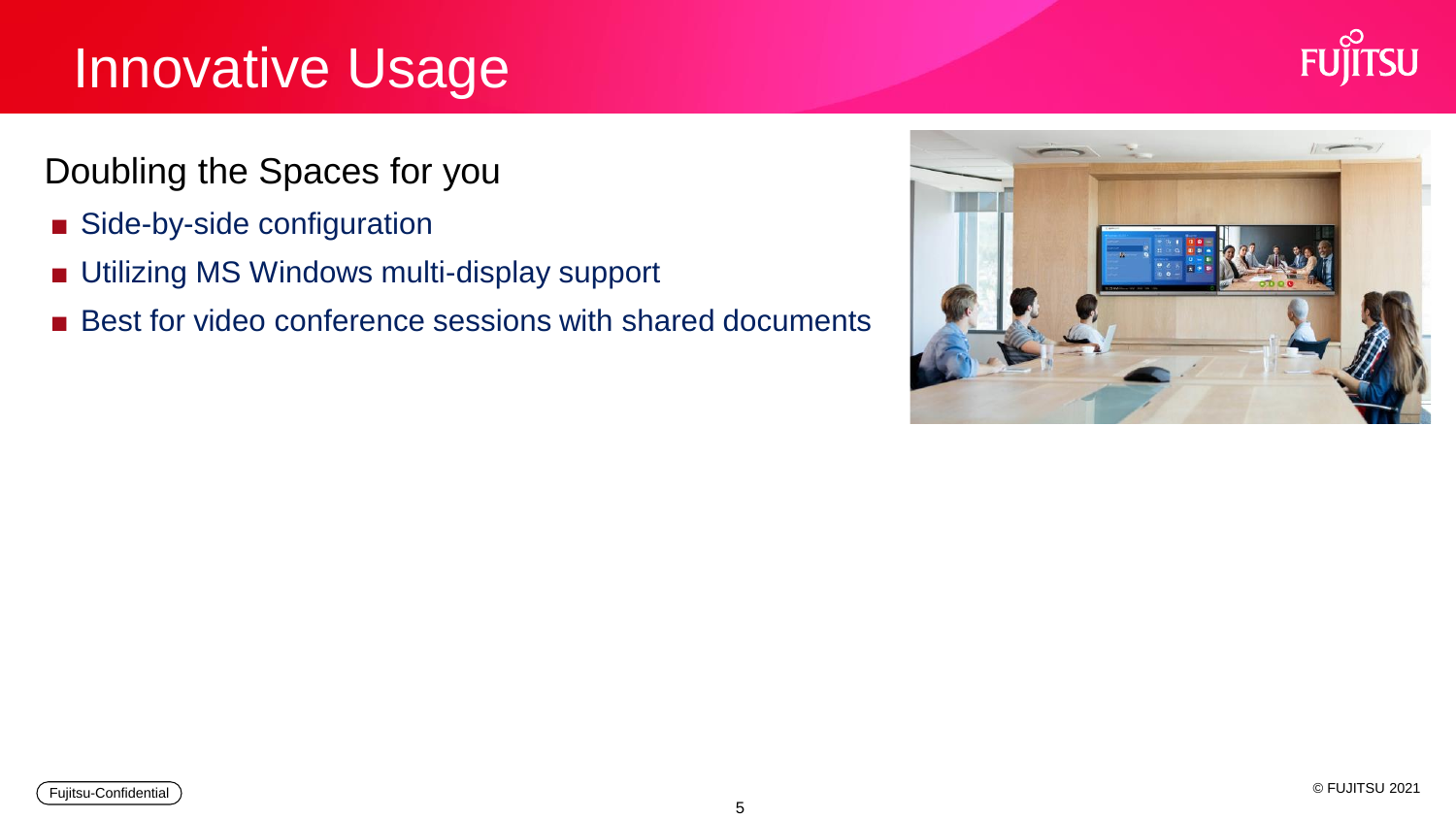### **Smarter Meetings**



### Zooming to a natural view

- Zoom Immerse View
- Teams Together Mode
- Assembles up to over 20 participants
- Make video conferences feel more natural
- Taking advantage of large format display



Image courtesy: Zoom.com **Image courtesy: Zoom.com** Image courtesy: Zoom.com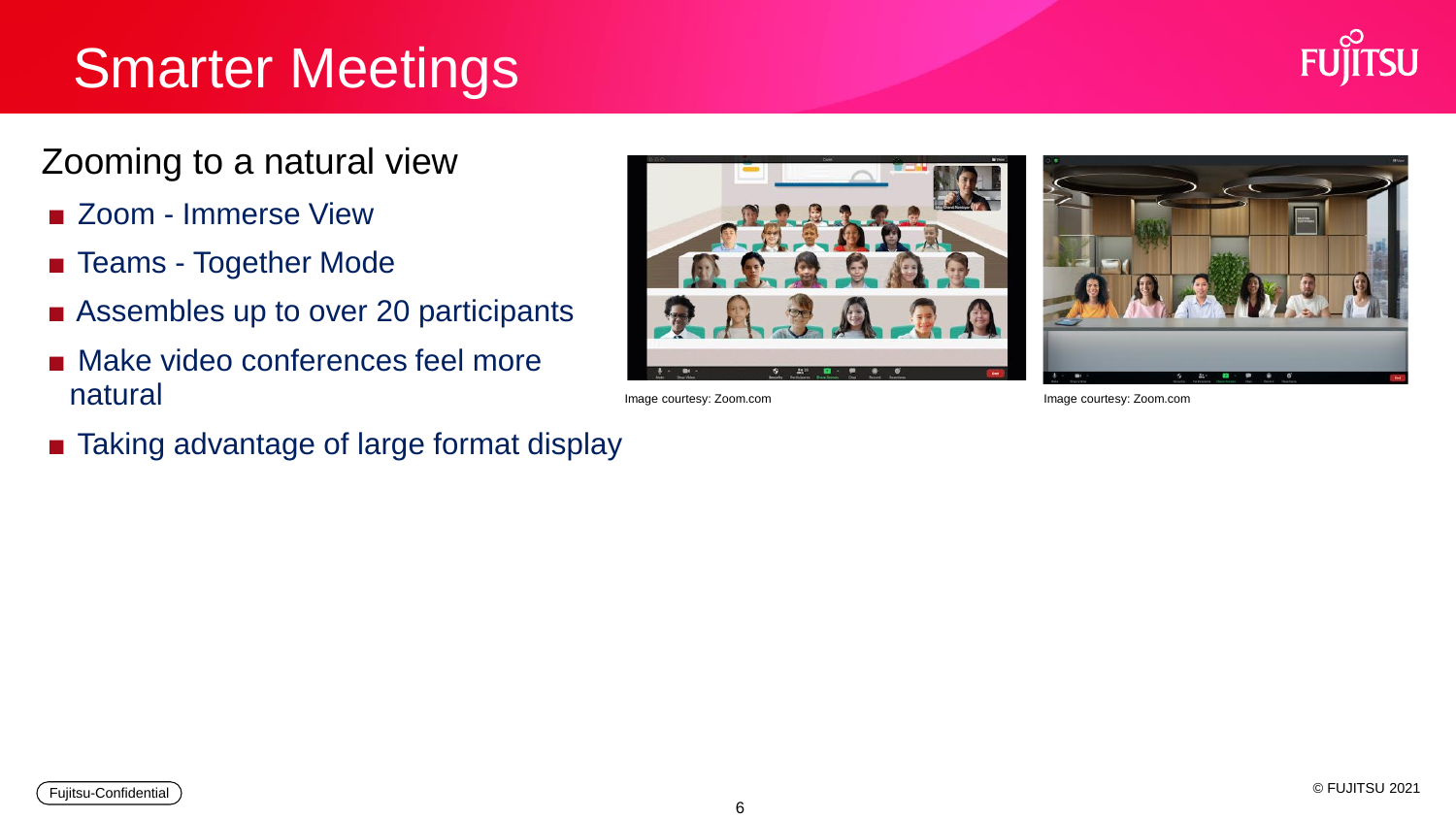### **Smarter Meetings**



**FUILTSU** 

### Slides as background

- Zoom feature
- Supports PowerPoint and Keynote
- Controls slides easily within Zoom

#### The Info Hub and More

The interactive panel is more than a projector replacement

- Large format LCD display (55" 98") ٠
- **With Touch Function** ٠
- Embedded with Android 9.0
- Preloaded with drawing, screen sharing, VC apps
- All-in-one large "smart tablet" and moveable ٠



Fujitsu-Confidential



**B** Stop Share

O FLUITSU 2021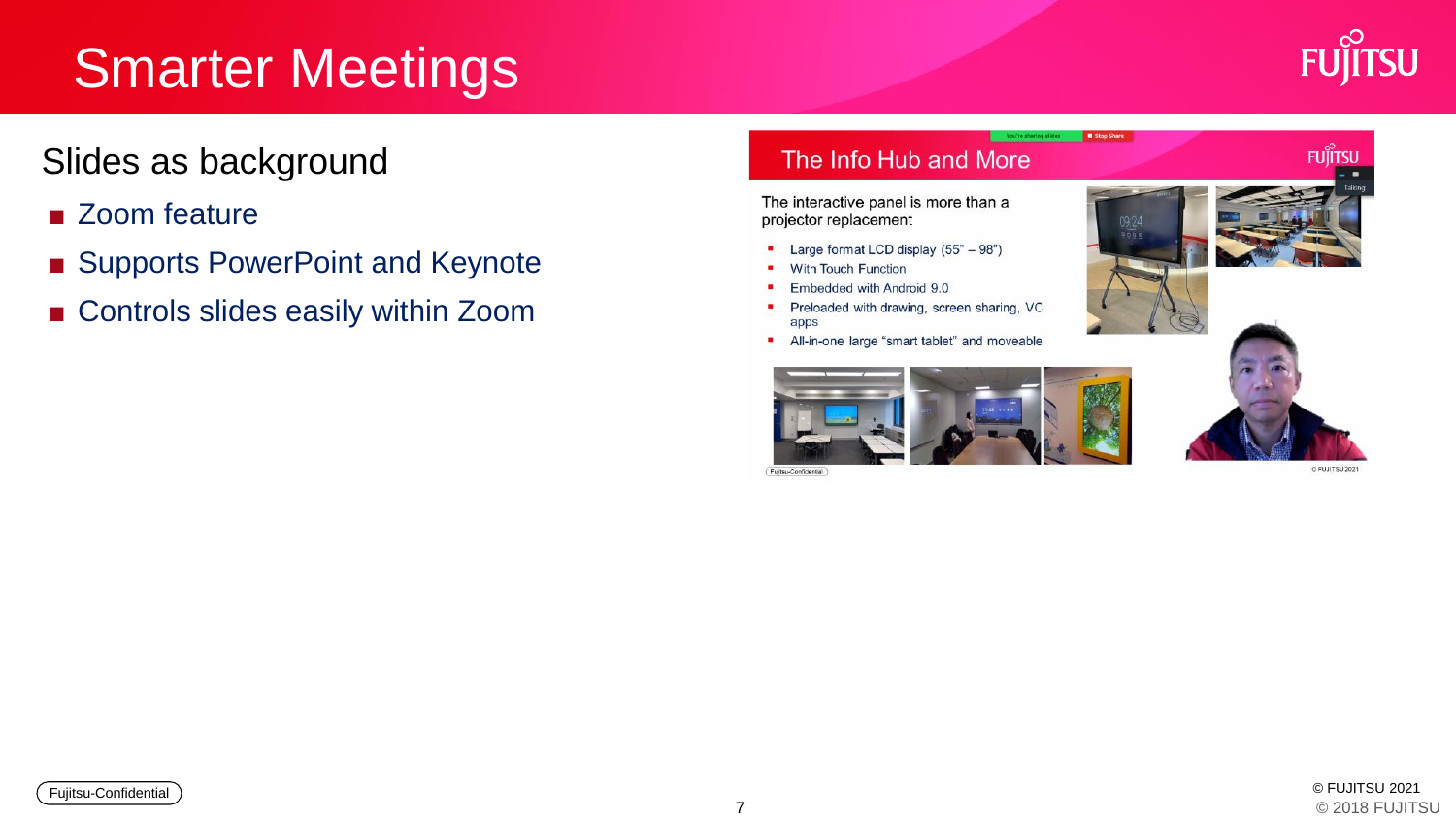### Smarter Meetings

### "Click-start" your meetings

- Collaboration Board from Fujitsu
- Integrates fully with Exchange calendar
- Single click on the display to join a meeting, or use your phone to start a video session
- Supports popular UC apps, including Zoom, Teams, Meet, WebEx, etc
- Enhanced footprint clean up features for privacy protection

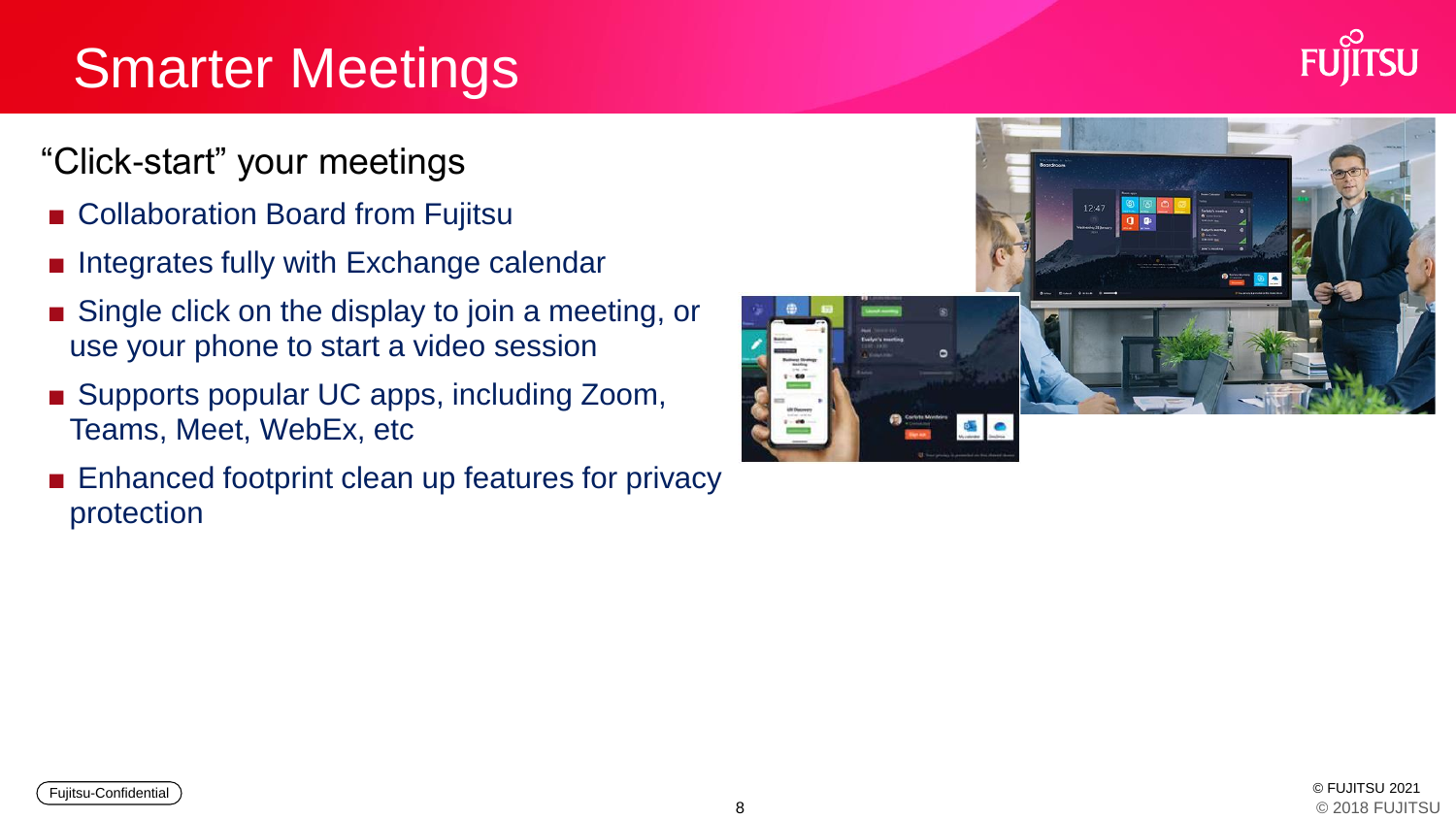### Schedule a Free Demo Now

**Ruffrsu intel** 



#### Schedule a **FREE Demo Now**

Check out how Fujitsu Interactive Panel and Computer products effectively transform the way you work! Fujitsu offers FREE demonstration to organizations in Hong Kong.





### Reserve with ITRC

3910 8133

www.fujitsu.com/fip